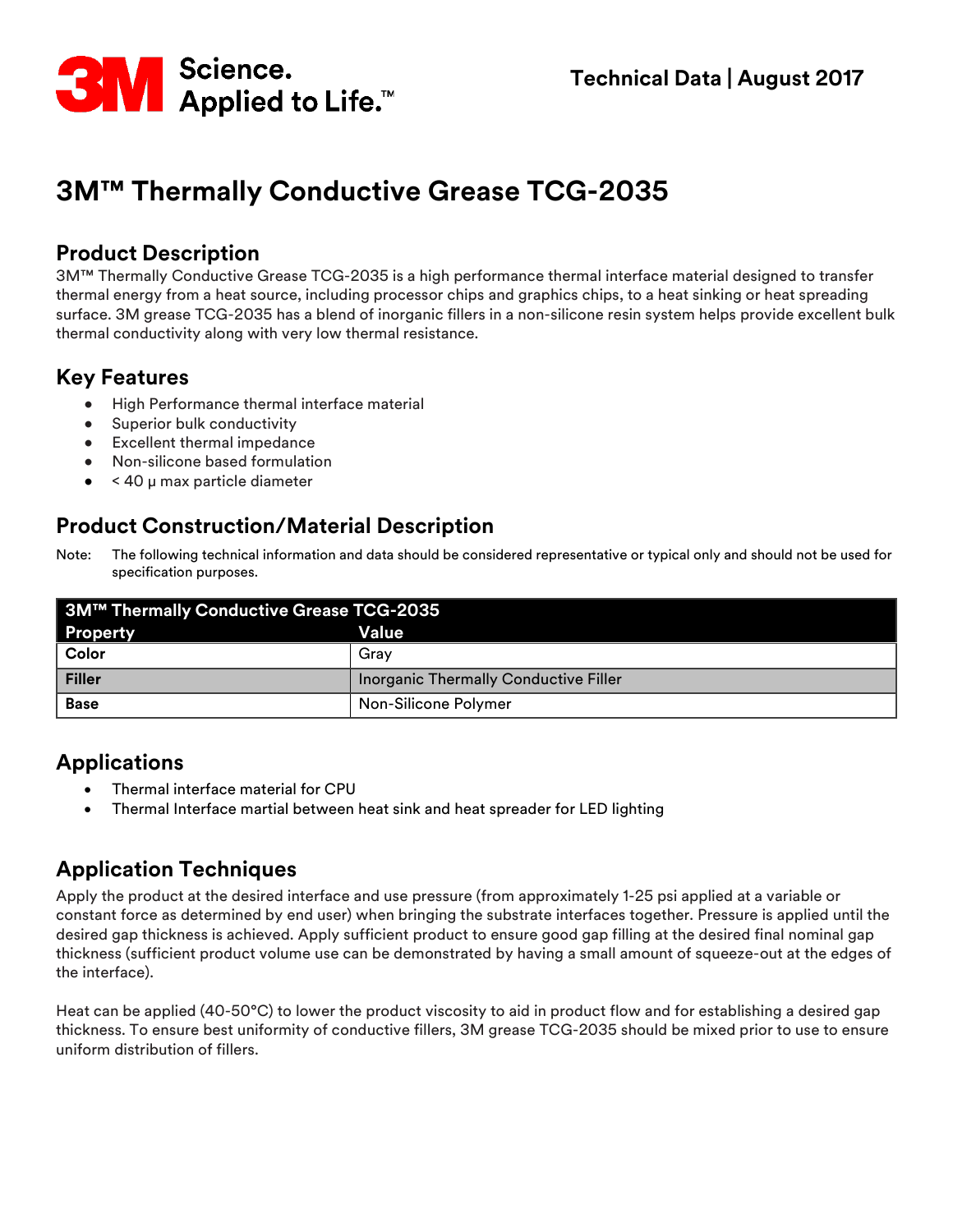# **Typical Physical Properties and Performance Characteristics**

Note: The following technical information and data should be considered representative or typical only and should not be used for specification purposes. Final product specifications and testing methods will be outlined in the products Certificate of Analysis (COA) that is shipped with the commercialized product.

| 3M™ Thermally Conductive Grease TCG-2035 |                       |                                                         |  |  |
|------------------------------------------|-----------------------|---------------------------------------------------------|--|--|
| Property                                 | Method*               | Value                                                   |  |  |
| <b>Shear Modulus</b>                     | <b>3M Test Method</b> | $G' = 3150$ Pa @ 25°C                                   |  |  |
| <b>Density</b>                           | <b>3M Test Method</b> | 2.92 $g/cm^2$                                           |  |  |
| <b>Dielectric Constant</b>               | ASTM D <sub>150</sub> | $5.4 \omega$ kHz                                        |  |  |
| <b>Volume Resistivity</b>                | ASTM D257             | 1.36 x $10^9$ $\Omega$ -cm @ 1 kHz                      |  |  |
| <b>Dielectric Strength</b>               | ASTM D149             | 4700 volts/mm                                           |  |  |
| <b>Thermal Impedance</b>                 | ASTM D5470**          | 0.012 C-in <sup>2</sup> /W (0.081 C-cm <sup>2</sup> /W) |  |  |
| <b>Thermal Conductivity</b>              | ASTM D5470**          | $4.1 W/m-K$                                             |  |  |

\*Methods listed as ASTM are tested in accordance with the ASTM method noted

\*\*Tested in accordance with a 3M modified version of ASTM D5470

### **Storage and Shelf Life**

The shelf life of 3M™ Thermally Conductive Grease TCG-2035 is 9 months from the date of manufacture when stored in the original packaging materials and stored at 21°C (70°F) and 50% relative humidity.

# **Certificate of Analysis (COA)**

The 3M Certificate of Analysis (COA) for this product is established when the product is commercially available from 3M. The commercially available product will have a COA specification established. The COA contains the 3M specifications and test methods for the products performance limits that the product will be supplied against. The 3M product is supplied to 3M COA test specifications and the COA test methods. Contact your local 3M representative for this product's COA.

This technical data sheet may contain preliminary data and may not match the COA specification limits and/or test methods that may be used for COA purposes.

Final product specifications and testing methods will be outlined in the products Certificate of Analysis (COA) that is shipped with the commercialized product.